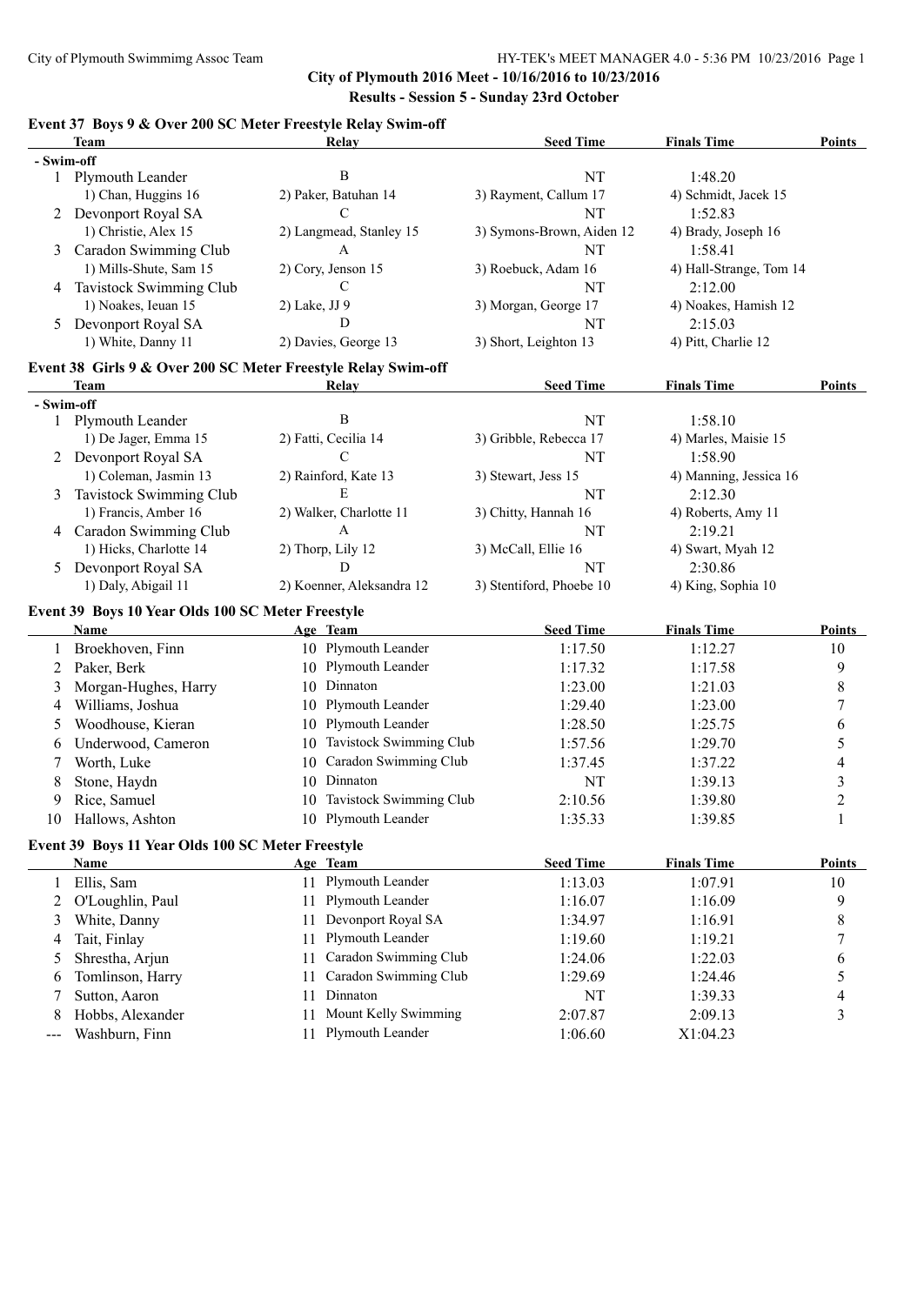**City of Plymouth 2016 Meet - 10/16/2016 to 10/23/2016 Results - Session 5 - Sunday 23rd October**

# **Event 39 Boys 12 Year Olds 100 SC Meter Freestyle**

|                            | Name                                              |    | Age Team                   | <b>Seed Time</b> | <b>Finals Time</b> | <b>Points</b>  |
|----------------------------|---------------------------------------------------|----|----------------------------|------------------|--------------------|----------------|
| 1                          | Symons-Brown, Aiden                               |    | 12 Devonport Royal SA      | 1:12.75          | 1:06.27            | 10             |
| 2                          | Brew, Jamie                                       | 12 | Mount Kelly Swimming       | 1:12.53          | 1:06.39            | 9              |
| 3                          | Ray, Peter                                        | 12 | Tavistock Swimming Club    | 1:14.90          | 1:09.61            | 8              |
| 4                          | Stone, Lloyd                                      | 12 | Dinnaton                   | 1:13.15          | 1:13.07            | $\tau$         |
| 5                          | Anderson, Tane                                    | 12 | Plymouth Leander           | 1:17.19          | 1:13.51            | 6              |
| 6                          | Dietz, Fritz                                      | 12 | Mount Kelly Swimming       | 1:16.00          | 1:14.14            | 5              |
| 7                          | Naylor, Oliver                                    | 12 | Caradon Swimming Club      | 1:20.97          | 1:16.41            | 4              |
| 8                          | Noakes, Hamish                                    | 12 | Tavistock Swimming Club    | 1:18.12          | 1:17.44            | 3              |
| 9                          | Clark, Oscar                                      | 12 | Caradon Swimming Club      | 1:29.27          | 1:26.37            | $\overline{c}$ |
| 10                         | Cornish, Sam                                      | 12 | Plymouth Leander           | 1:32.90          | 1:30.02            | 1              |
|                            | Williams, Cameron                                 | 12 | Plymouth Leander           | 1:07.00          | X1:02.27           |                |
| $\sim$ $\sim$ $\sim$       | Cann, Joshua                                      |    | 12 Plymouth Leander        | 1:09.10          | X1:07.71           |                |
|                            | Event 39 Boys 13 Year Olds 100 SC Meter Freestyle |    |                            |                  |                    |                |
|                            | <b>Name</b>                                       |    | Age Team                   | <b>Seed Time</b> | <b>Finals Time</b> | <b>Points</b>  |
| 1                          | Dobel, Jon                                        |    | 13 Plymouth Leander        | 1:07.20          | 1:01.61            | 10             |
| 2                          | Darlington-Eyre, Rimae                            |    | 13 Plymouth Leander        | 1:05.60          | 1:03.54            | 9              |
| 3                          | Morgan, Alfie                                     | 13 | Tavistock Swimming Club    | 1:06.64          | 1:05.81            | 8              |
| 4                          | Davis, Jon-Paul                                   | 13 | Plymouth Leander           | 1:10.90          | 1:07.66            | 7              |
| 5                          | Fox, Eddie                                        | 13 | Caradon Swimming Club      | 1:23.71          | 1:12.43            | 6              |
| 6                          | Short, Leighton                                   | 13 | Devonport Royal SA         | 1:17.63          | 1:12.72            | $\sqrt{5}$     |
| 7                          | Bott, Jason                                       | 13 | Royal Navy Royal Marines   | 1:20.91          | 1:15.13            | $\overline{4}$ |
| 8                          | Davies, George                                    | 13 | Devonport Royal SA         | 1:14.84          | 1:15.65            | 3              |
|                            | Robinson, Connor                                  | 13 | Plymouth Leander           | 1:00.20          | X58.91             |                |
| $---$                      | Miller, Ben                                       |    | 13 Plymouth Leander        | 1:03.60          | X1:01.11           |                |
|                            |                                                   |    |                            |                  |                    |                |
|                            | Event 39 Boys 14 Year Olds 100 SC Meter Freestyle |    |                            |                  |                    |                |
|                            | Name                                              |    | Age Team                   | <b>Seed Time</b> | <b>Finals Time</b> | <b>Points</b>  |
|                            | Paker, Batuhan                                    |    | 14 Plymouth Leander        | 1:09.08          | 59.77              | 10             |
| 2                          | Suckling, Ben                                     | 14 | Caradon Swimming Club      | 1:00.29          | 1:00.29            | 9              |
| 3                          | Pilgrim, Daniel                                   |    | 14 Mount Kelly Swimming    | 1:03.39          | 1:02.09            | 8              |
| 4                          | Gould, Hayden                                     | 14 | Royal Navy Royal Marines   | 1:12.86          | 1:12.38            | 7              |
| 5                          | Hall-Strange, Tom                                 | 14 | Caradon Swimming Club      | 1:18.78          | 1:12.42            | 6              |
| 6                          | Sparrow, Archie                                   | 14 | Mount Kelly Swimming       | 1:33.16          | 1:24.83            | 5              |
|                            | Plumb, Matt                                       |    | 14 Dinnaton                | 57.79            | X58.88             |                |
|                            | Event 39 Boys 15 Year Olds 100 SC Meter Freestyle |    |                            |                  |                    |                |
|                            | Name                                              |    | Age Team                   | <b>Seed Time</b> | <b>Finals Time</b> | <b>Points</b>  |
|                            | Osrin, Tommy                                      |    | 15 Plymouth Leander        | 59.74            | 56.84              | 10             |
| 2                          | Christie, Alex                                    | 15 | Devonport Royal SA         | 1:06.82          | 1:02.48            | 9              |
| 3                          | Cory, Jenson                                      | 15 | Caradon Swimming Club      | 1:05.40          | 1:03.02            | 8              |
| 4                          | Schmidt, Jacek                                    | 15 | Plymouth Leander           | 1:06.29          | 1:03.11            | 7              |
| 5                          | Noakes, Ieuan                                     | 15 | Tavistock Swimming Club    | 1:06.48          | 1:08.72            | 6              |
| $\qquad \qquad \text{---}$ | Rayment, Ethan                                    | 15 | Plymouth Leander           | 55.70            | X57.63             |                |
|                            | Event 39 Boys 16 Year Olds 100 SC Meter Freestyle |    |                            |                  |                    |                |
|                            | Name                                              |    | Age Team                   | <b>Seed Time</b> | <b>Finals Time</b> | <b>Points</b>  |
| 1                          | Murphy, Jamie                                     |    | 16 Plymouth Leander        | 56.52            | 54.91              | 10             |
| 2                          | Cleal, Will                                       | 16 | Plymouth Leander           | 57.25            | 57.07              | 9              |
| 3                          | Chan, Huggins                                     | 16 | Plymouth Leander           | 59.10            | 57.54              | 8              |
| 4                          | Cusack, Ben                                       | 16 | Kingsbridge Kingfishers SC | 1:00.69          | 58.94              | $\tau$         |
| 5                          | Brady, Joseph                                     |    | 16 Devonport Royal SA      | 59.40            | 59.01              | 6              |
|                            |                                                   |    |                            |                  |                    |                |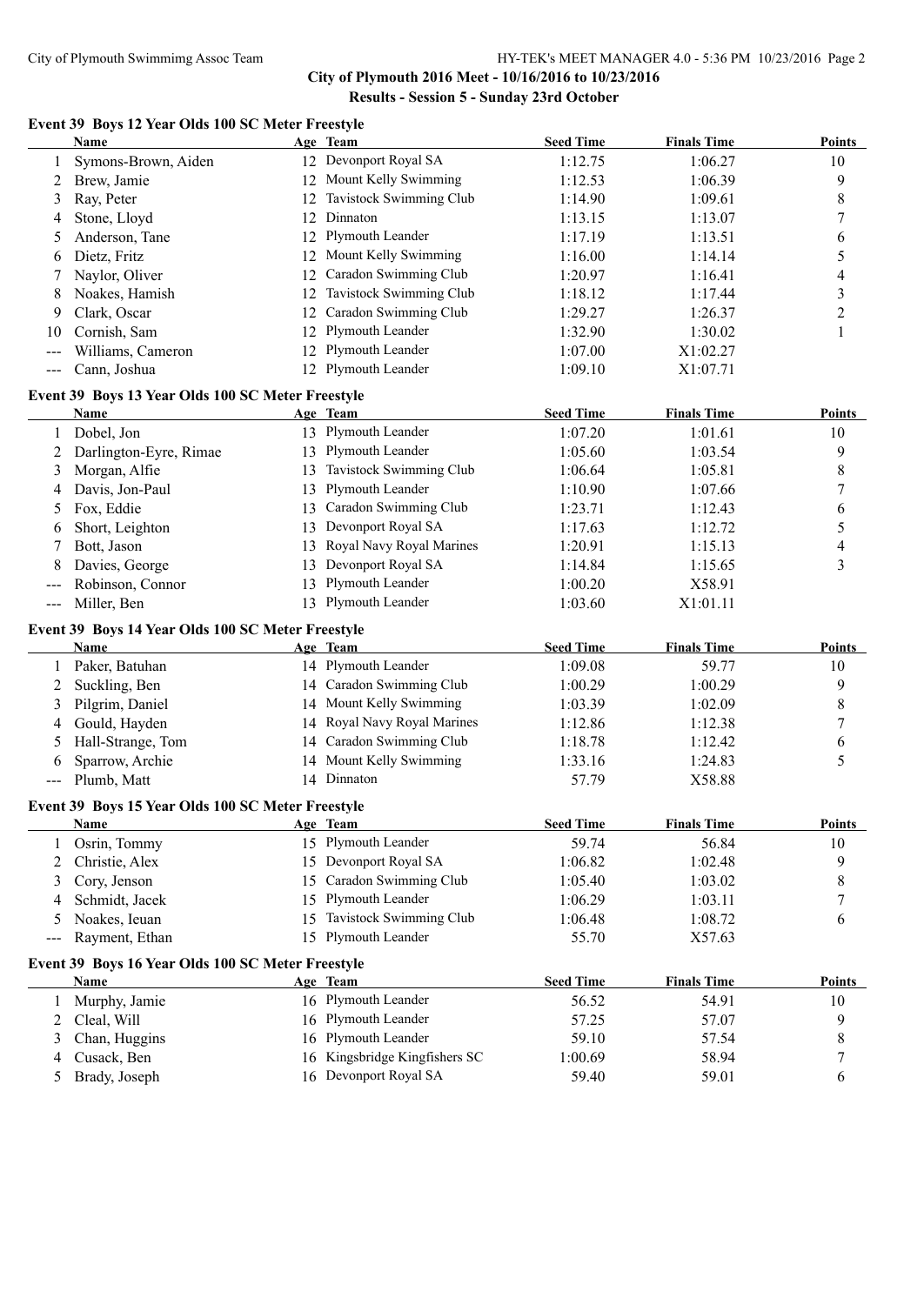**City of Plymouth 2016 Meet - 10/16/2016 to 10/23/2016 Results - Session 5 - Sunday 23rd October**

# **(Event 39 Boys 16 Year Olds 100 SC Meter Freestyle)**

|               | Name                                               |          | Age Team                                        | <b>Seed Time</b> | <b>Finals Time</b> | <b>Points</b>  |
|---------------|----------------------------------------------------|----------|-------------------------------------------------|------------------|--------------------|----------------|
|               | 6 Harrison, Thomas                                 |          | 16 Mount Kelly Swimming                         | 1:01.38          | 1:01.98            | 5              |
| 7             | Roebuck, Adam                                      |          | 16 Caradon Swimming Club                        | 1:05.30          | 1:04.85            | 4              |
|               | Event 39 Boys 17 & Over 100 SC Meter Freestyle     |          |                                                 |                  |                    |                |
|               | Name                                               |          | Age Team                                        | <b>Seed Time</b> | <b>Finals Time</b> | Points         |
| 1             | Greenwood, Nathan                                  |          | 17 Plymouth Leander                             | 55.30            | 53.48              | 10             |
| 2             | Rayment, Callum                                    |          | 17 Plymouth Leander                             | 54.80            | 54.37              | 9              |
| 3             | Nurse, Kane                                        |          | 18 Plymouth Leander                             | 58.33            | 56.61              | 8              |
| 4             | Bowden, Finley                                     |          | 17 Devonport Royal SA                           | 58.03            | 56.79              | 7              |
| 5             | Dinham, Sam                                        |          | 18 Plymouth Leander                             | 55.00            | 57.29              | 6              |
| 6             | Pound, Oliver                                      |          | 17 Kingsbridge Kingfishers SC                   | 59.05            | 59.61              | 5              |
|               | Morgan, George                                     | 17       | Tavistock Swimming Club                         | 59.26            | 1:02.13            | 4              |
|               | Tibbetts, Joseph                                   | 17       | Plymouth Leander                                | 52.10            | X52.97             |                |
|               | Mohamed, Issa                                      | 21       | Plymouth Leander                                | 53.95            | X54.16             |                |
| $\frac{1}{2}$ | Raw, Alexander                                     |          | 17 Plymouth Leander                             | 53.60            | X54.64             |                |
|               | Event 40 Girls 10 Year Olds 100 SC Meter Freestyle |          |                                                 |                  |                    |                |
|               | Name                                               |          | Age Team                                        | <b>Seed Time</b> | <b>Finals Time</b> | Points         |
|               | 1 Powell, Erin                                     |          | 10 Plymouth Leander                             | 1:19.50          | 1:12.93            | 10             |
|               | 34.52<br>38.41                                     |          |                                                 |                  |                    |                |
| 2             | Andrews, Millie                                    |          | 10 Plymouth Leander                             | 1:18.90          | 1:13.31            | 9              |
|               | 35.19<br>38.12                                     |          |                                                 |                  |                    |                |
| 3             | Chapman, Alice                                     |          | 10 Dinnaton                                     | 1:19.65          | 1:16.05            | 8              |
|               | 36.25<br>39.80                                     |          |                                                 |                  |                    |                |
| 4             | Murphy, Louise                                     |          | 10 Mount Kelly Swimming                         | 1:17.78          | 1:17.00            | 7              |
|               | 37.03<br>39.97                                     |          |                                                 |                  |                    |                |
| 5             | Nicholls, Sarah                                    |          | 10 Plymouth Leander                             | 1:21.98          | 1:17.27            | 6              |
| 6             | Murphy, Fiona                                      |          | 10 Mount Kelly Swimming                         | 1:19.21          | 1:17.94            | 5              |
|               | 37.40<br>40.54                                     |          |                                                 |                  |                    |                |
| 7             | Fraser, Scarlett                                   |          | 10 Plymouth Leander                             | 1:18.70          | 1:20.54            | 4              |
|               | 38.32<br>42.22                                     |          |                                                 |                  |                    |                |
| 8             | D'Cunha, Jasmine                                   |          | 10 Dinnaton                                     | 1:26.18          | 1:21.15            | 3              |
| 9             | Chilton, Emma                                      |          | 10 Devonport Royal SA                           | 1:26.70          | 1:21.93            | $\overline{c}$ |
| 10            | Stentiford, Phoebe                                 |          | 10 Devonport Royal SA                           | 1:26.46          | 1:22.52            | $\mathbf{1}$   |
| 11            | Oman, Madison                                      |          | 10 Dinnaton                                     | 1:21.18          | 1:22.81            |                |
| 12            | Wilson, Martha                                     |          | 10 Plymouth Leander                             | 1:32.17          | 1:23.27            |                |
| 13            | King, Sophia                                       |          | 10 Devonport Royal SA                           | 1:26.40          | 1:25.27            |                |
| 14            | Perkins, Kaia-Lily                                 |          | 10 Plymouth Leander<br>10 Caradon Swimming Club | 1:29.60          | 1:26.94            |                |
| 15            | Mugleston, Kate                                    |          | 10 Dinnaton                                     | 1:29.82          | 1:28.56<br>1:28.67 |                |
| 16            | Harris, Megan                                      |          | 10 Mount Kelly Swimming                         | 1:35.94          |                    |                |
| 17            | Davis, Charlotte                                   |          | Devonport Royal SA                              | 1:47.06          | 1:32.70            |                |
| 18            | Stanley, Chloe                                     | 10       | Caradon Swimming Club                           | 1:40.00          | 1:34.25            |                |
| 19            | Frith, Connie                                      | 10<br>10 | Caradon Swimming Club                           | 1:40.57          | 1:35.10            |                |
| 20            | Priestley, Lily                                    |          | Caradon Swimming Club                           | 2:08.28          | 1:42.88            |                |
| 21            | King, Lyla                                         | 10       |                                                 | 1:55.13          | 1:52.36            |                |
|               | Event 40 Girls 11 Year Olds 100 SC Meter Freestyle |          |                                                 |                  |                    |                |
|               | <b>Name</b>                                        |          | Age Team                                        | <b>Seed Time</b> | <b>Finals Time</b> | <b>Points</b>  |
| $\perp$       | Bryant, Izzy                                       |          | 11 Plymouth Leander                             | 1:11.00          | 1:09.32            | 10             |
| 2             | Baird, Bella                                       | 11.      | Plymouth Leander                                | 1:21.31          | 1:10.79            | 9              |
| 3             | Crews, Tia                                         | 11.      | Devonport Royal SA                              | 1:11.10          | 1:12.12            | 8              |
| 4             | Cragg, Eva                                         |          | 11 Plymouth Leander                             | 1:12.90          | 1:12.14            | 7              |
|               | 34.42<br>37.72                                     |          |                                                 |                  |                    |                |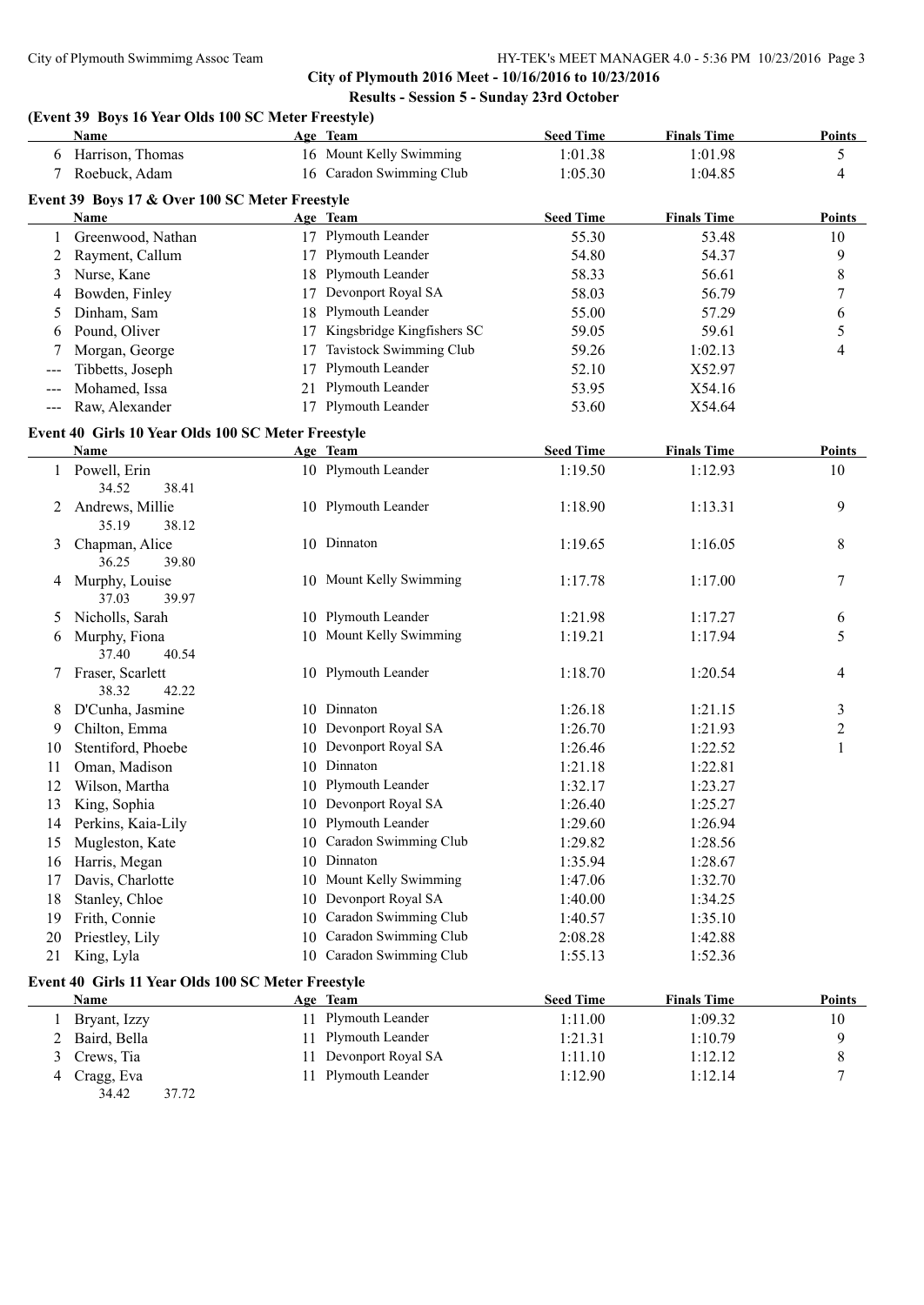**City of Plymouth 2016 Meet - 10/16/2016 to 10/23/2016 Results - Session 5 - Sunday 23rd October**

# **(Event 40 Girls 11 Year Olds 100 SC Meter Freestyle)**

|       | $\frac{1}{2}$ is 11 fear ones for SC meter Freestyn)<br>Name |     | Age Team                   | <b>Seed Time</b> | <b>Finals Time</b> | <b>Points</b>  |
|-------|--------------------------------------------------------------|-----|----------------------------|------------------|--------------------|----------------|
|       | 5 Wright, Libby<br>39.13<br>35.96                            |     | 11 Plymouth Leander        | 1:13.93          | 1:15.09            | 6              |
| 6     | Hess, Annabelle                                              |     | 11 Mount Kelly Swimming    | 1:22.89          | 1:15.82            | 5              |
| 7     | Hall, Angelean<br>37.38<br>39.65                             |     | 11 Plymouth Leander        | 1:17.30          | 1:17.03            | 4              |
| 8     | Walker, Hannah<br>36.35<br>40.82                             |     | 11 Tavistock Swimming Club | 1:18.72          | 1:17.17            | 3              |
| 9.    | Evans, Klara<br>38.58<br>39.44                               |     | 11 Plymouth Leander        | 1:16.50          | 1:18.02            | 2              |
|       | 10 Roberts, Amy                                              |     | 11 Tavistock Swimming Club | 1:29.91          | 1:19.82            | $\mathbf{1}$   |
| 11    | Daly, Abigail                                                | 11  | Devonport Royal SA         | 1:25.98          | 1:21.87            |                |
| 12    | Louis, Amelia                                                |     | 11 Devonport Royal SA      | 1:28.85          | 1:22.44            |                |
| 13    | Tout, Millie                                                 | 11. | Dinnaton                   | 1:29.60          | 1:23.15            |                |
| 14    | Abbott, Ceira                                                |     | 11 Plymouth Leander        | 1:26.13          | 1:23.63            |                |
| 15    | Walker, Charlotte                                            | 11- | Tavistock Swimming Club    | 1:32.15          | 1:26.07            |                |
| 16    | Grudleva, Yoana                                              | 11  | Dinnaton                   | NT               | 1:27.63            |                |
| 17    | Duggan, Abigail                                              | 11  | Royal Navy Royal Marines   | 1:32.89          | 1:30.27            |                |
| 18    | McVeigh, Cara                                                | 11  | Tavistock Swimming Club    | 1:45.55          | 1:35.24            |                |
| 19    | Fox, Issey                                                   | 11  | Caradon Swimming Club      | 1:40.34          | 1:39.76            |                |
| 20    | Hall-Strange, Isobel                                         | 11  | Caradon Swimming Club      | 1:51.15          | 1:42.92            |                |
| 21    | Lovegrove, Grace                                             |     | 11 Caradon Swimming Club   | 2:04.78          | 2:04.83            |                |
|       | Event 40 Girls 12 Year Olds 100 SC Meter Freestyle           |     |                            |                  |                    |                |
|       | Name                                                         |     | Age Team                   | <b>Seed Time</b> | <b>Finals Time</b> | <b>Points</b>  |
| 1     | Chapman, Emily                                               |     | 12 Dinnaton                | 1:09.07          | 1:06.81            | 10             |
| 2     | Massy, Willow                                                |     | 12 Caradon Swimming Club   | 1:11.91          | 1:12.25            | 9              |
| 3     | Riggott, Amelia<br>35.14<br>38.27                            |     | 12 Mount Kelly Swimming    | 1:15.51          | 1:13.41            | 8              |
|       | 4 Kuan, Candace<br>35.71<br>40.01                            |     | 12 Plymouth Leander        | 1:15.65          | 1:15.72            | 7              |
| 5     | Smart, Aimee<br>39.92<br>36.55                               |     | 12 Plymouth Leander        | 1:15.50          | 1:16.47            | 6              |
| b     | Tilney, Charlotte                                            |     | 12 Mount Kelly Swimming    | 1:21.43          | 1:18.59            | 5              |
| 7     | Penna, Olivia                                                |     | 12 Mount Kelly Swimming    | 1:21.94          | 1:23.09            | 4              |
| 8     | Swart, Myah                                                  |     | 12 Caradon Swimming Club   | 1:27.71          | 1:23.19            | 3              |
| 9     | Hocking, Lauren                                              |     | 12 Caradon Swimming Club   | 1:26.47          | 1:23.47            | $\overline{c}$ |
| 10    | Aspen, Elizabeth                                             |     | 12 Caradon Swimming Club   | 1:28.09          | 1:26.30            | $\mathbf{1}$   |
| 11    | Davis, Isabelle                                              |     | 12 Mount Kelly Swimming    | 1:29.96          | 1:26.57            |                |
| 12    | Koenner, Aleksandra                                          | 12  | Devonport Royal SA         | 1:25.00          | 1:28.94            |                |
| ---   | Noel, Orianna                                                | 12  | Plymouth Leander           | 1:03.40          | X1:01.10           |                |
| $---$ | Main, Sophie                                                 | 12  | Mount Kelly Swimming       | 1:06.54          | X1:05.88           |                |
| ---   | Davenport, Angel-Skye                                        | 12  | Plymouth Leander           | 1:08.50          | X1:06.99           |                |
| ---   | Cutler, Katie                                                |     | 12 Plymouth Leander        | 1:08.40          | X1:07.03           |                |
| ---   | Sparrow, Persephone                                          |     | 12 Mount Kelly Swimming    | 1:25.67          | DQ                 |                |
|       | 4.4 Start before starting signal                             |     |                            |                  |                    |                |
|       | --- Paltanaviciute, Karolina                                 |     | 12 Plymouth Leander        | 1:15.90          | DQ                 |                |

4.4 Start before starting signal<br>35.35 40.04 40.04

# **Event 40 Girls 13 Year Olds 100 SC Meter Freestyle**

| Name           | Team<br>Age             | <b>Seed Time</b> | <b>Finals Time</b> | Points |
|----------------|-------------------------|------------------|--------------------|--------|
| Osrin, Honey   | 13 Plymouth Leander     | 1:04.49          | 1:02.61            |        |
| Murphy, Claire | 13 Mount Kelly Swimming | 1:05.20          | 1:04.95            |        |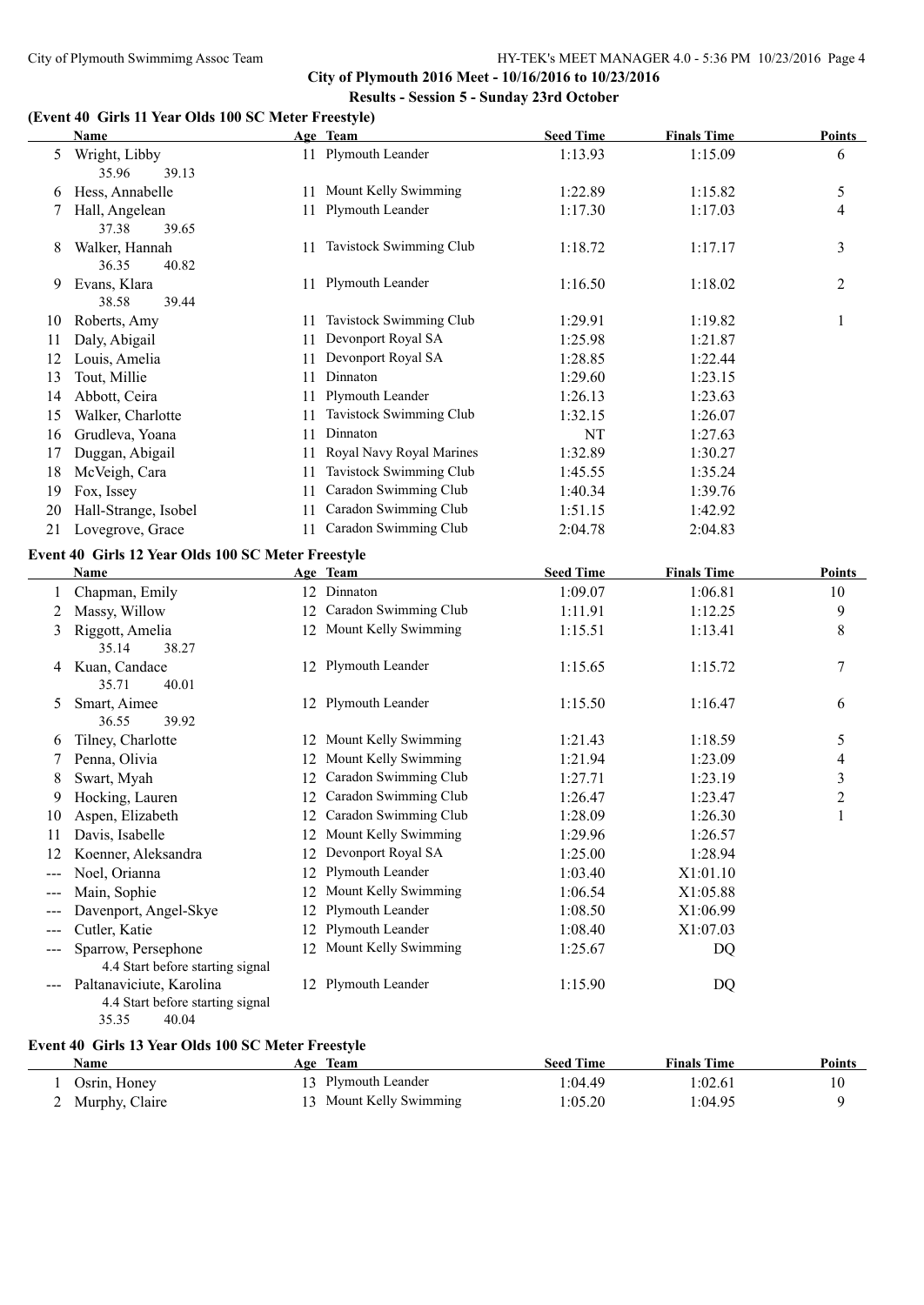**City of Plymouth 2016 Meet - 10/16/2016 to 10/23/2016 Results - Session 5 - Sunday 23rd October**

### **(Event 40 Girls 13 Year Olds 100 SC Meter Freestyle)**

|    | Name              |     | Age Team                   | <b>Seed Time</b> | <b>Finals Time</b> | Points         |
|----|-------------------|-----|----------------------------|------------------|--------------------|----------------|
| 3  | Dailley, Beth     |     | 13 Plymouth Leander        | 1:04.80          | 1:05.93            | 8              |
| 4  | Cragg, Megan      |     | 13 Plymouth Leander        | 1:06.39          | 1:06.21            | $\overline{7}$ |
| 5  | Rickards, Ashley  | 13  | Caradon Swimming Club      | 1:09.32          | 1:07.77            | 6              |
| 6  | Coleman, Jasmin   |     | 13 Devonport Royal SA      | 1:11.93          | 1:10.24            | 5              |
|    | 36.38<br>33.86    |     |                            |                  |                    |                |
|    | Godfrey, Olivia   |     | 13 Mount Kelly Swimming    | 1:14.43          | 1:10.54            | 4              |
|    | 38.14<br>32.40    |     |                            |                  |                    |                |
| 8  | Page, Amelia      |     | 13 Plymouth Leander        | 1:12.95          | 1:10.85            | 3              |
|    | 37.30<br>33.55    |     |                            |                  |                    |                |
| 9  | Ellicott, Morgan  |     | 13 Plymouth Leander        | 1:10.02          | 1:11.03            | $\overline{c}$ |
| 10 | D'Cunha, Ella     | 13. | Dinnaton                   | 1:13.15          | 1:11.55            | 1              |
|    | 37.37<br>34.18    |     |                            |                  |                    |                |
| 11 | Cusack, Charlotte | 13  | Kingsbridge Kingfishers SC | 1:17.18          | 1:12.70            |                |
|    | 35.38<br>37.32    |     |                            |                  |                    |                |
| 12 | Rainford, Kate    | 13. | Devonport Royal SA         | 1:19.61          | 1:16.50            |                |
|    | 40.46<br>36.04    |     |                            |                  |                    |                |
| 13 | Fox, Millie       | 13. | Dinnaton                   | 1:20.50          | 1:16.77            |                |
|    | 36.40<br>40.37    |     |                            |                  |                    |                |

# **Event 40 Girls 14 Year Olds 100 SC Meter Freestyle**

|   | <b>Name</b>        |    | Age Team                      | <b>Seed Time</b> | <b>Finals Time</b> | <b>Points</b> |
|---|--------------------|----|-------------------------------|------------------|--------------------|---------------|
|   | Carne, Elle        |    | 14 Plymouth Leander           | 1:02.70          | 1:02.55            | 10            |
|   | 2 Stephens, Issie  |    | 14 Plymouth Leander           | 1:05.30          | 1:05.34            | Q             |
|   | France, Emily      | 14 | Tavistock Swimming Club       | 1:06.72          | 1:07.08            |               |
| 4 | Fatti, Cecilia     |    | 14 Plymouth Leander           | 1:08.90          | 1:07.57            |               |
|   | 5 Ray, Charlotte   |    | 14 Mount Kelly Swimming       | 1:09.12          | 1:08.36            | 6             |
|   | 6 Hicks, Charlotte |    | 14 Caradon Swimming Club      | 1:10.46          | 1:08.80            |               |
|   | Lawrence, Rosie    |    | 14 Kingsbridge Kingfishers SC | 1:11.24          | 1:10.31            | 4             |
|   | Zaffiro, Tegan     |    | 14 Kingsbridge Kingfishers SC | 1:17.52          | 1:17.14            |               |

### **Event 40 Girls 15 Year Olds 100 SC Meter Freestyle**

36.12 41.02

|    | <b>Name</b>                                        |     | Age Team                | <b>Seed Time</b> | <b>Finals Time</b> | <b>Points</b> |
|----|----------------------------------------------------|-----|-------------------------|------------------|--------------------|---------------|
|    | De Jager, Emma                                     |     | 15 Plymouth Leander     | 1:03.40          | 1:02.27            | 10            |
|    | Aspen, Isobel                                      | 15. | Caradon Swimming Club   | 1:04.11          | 1:04.50            | 9             |
| 3  | Teague, Sarah                                      | 15  | Tavistock Swimming Club | 1:06.98          | 1:05.63            | 8             |
| 4  | Harries, Megan                                     |     | 15 Plymouth Leander     | 1:07.01          | 1:06.79            | $\mathbf{r}$  |
| 5. | Marles, Maisie                                     | 15. | Plymouth Leander        | 1:08.96          | 1:08.80            | 6             |
|    | Event 40 Girls 16 Year Olds 100 SC Meter Freestyle |     |                         |                  |                    |               |
|    | <b>Name</b>                                        |     | Age Team                | <b>Seed Time</b> | <b>Finals Time</b> | <b>Points</b> |
|    | Francis, Amber                                     | 16  | Tavistock Swimming Club | 1:05.60          | 1:07.12            | 10            |
|    | Chitty, Hannah                                     | 16  | Tavistock Swimming Club | 1:09.40          | 1:08.59            | 9             |
| 3  | Christopher, Georgia                               | 16. | Devonport Royal SA      | 1:09.27          | 1:13.84            | 8             |
| 4  | McCall, Ellie                                      | 16. | Caradon Swimming Club   | 1:15.38          | 1:18.52            | $\mathcal{I}$ |
|    | 41.49<br>37.03                                     |     |                         |                  |                    |               |
|    | Event 40 Girls 17 & Over 100 SC Meter Freestyle    |     |                         |                  |                    |               |
|    | <b>Name</b>                                        |     | Age Team                | <b>Seed Time</b> | <b>Finals Time</b> | <b>Points</b> |
|    | Gribble, Rebecca                                   | 17  | Plymouth Leander        | 1:00.63          | 1:02.19            | 10            |
|    | Shaw, Laura                                        |     | Plymouth Leander        | 1:11.78          | 1:11.88            | 9             |

3 Benyon, Madeleine 17 Plymouth Leander 1:04.00 1:15.46 8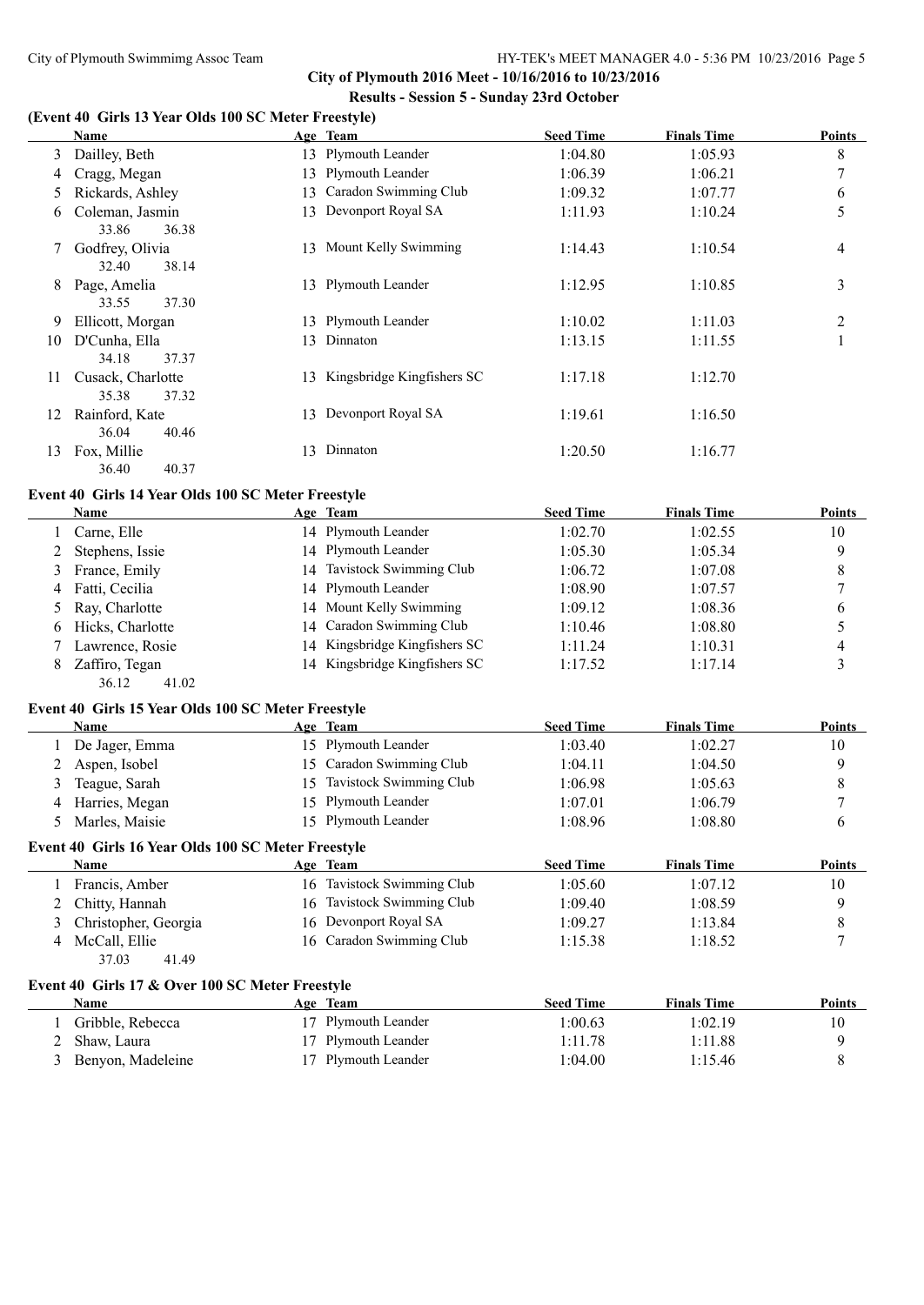**City of Plymouth 2016 Meet - 10/16/2016 to 10/23/2016 Results - Session 5 - Sunday 23rd October**

|                     | Name                                                              |       |       | Age Team                                                             | <b>Seed Time</b> | <b>Finals Time</b> | <b>Points</b> |
|---------------------|-------------------------------------------------------------------|-------|-------|----------------------------------------------------------------------|------------------|--------------------|---------------|
| 1                   | Rostron, James                                                    |       |       | 9 Plymouth Leander                                                   | 3:25.00          | 3:23.27            | 10            |
| 2                   | Lake, JJ                                                          |       |       | 9 Tavistock Swimming Club                                            | 3:49.56          | 3:34.91            | 9             |
| 3                   | McSweeney, Alfie                                                  |       | 9     | Devonport Royal SA                                                   | 3:30.00          | 3:37.83            | $\,$ $\,$     |
| 4                   | Grenardo, Alexander                                               |       | 9     | Plymouth Leander                                                     | 4:03.90          | 3:41.38            | $\tau$        |
| 5                   | Bennett, Thomas                                                   |       |       | 9 Plymouth Leander                                                   | 3:41.84          | 3:42.29            | 6             |
|                     | Event 41 Boys 10 Year Olds 200 SC Meter IM                        |       |       |                                                                      |                  |                    |               |
|                     | Name                                                              |       |       | Age Team                                                             | <b>Seed Time</b> | <b>Finals Time</b> | Points        |
|                     | 1 Paker, Berk                                                     |       |       | 10 Plymouth Leander                                                  | 3:24.00          | 3:12.58            | 10            |
| 2                   | Woodhouse, Kieran                                                 |       |       | 10 Plymouth Leander                                                  | 3:45.10          | 3:38.32            | 9             |
| 3                   | Underwood, Cameron                                                |       |       | 10 Tavistock Swimming Club                                           | 4:59.01          | 4:01.71            | $\,$ 8 $\,$   |
|                     | Broekhoven, Finn                                                  |       |       | 10 Plymouth Leander                                                  | 2:58.70          | X2:55.98           |               |
|                     | 38.05<br>44.37                                                    | 53.36 | 40.20 |                                                                      |                  |                    |               |
|                     | Morgan-Hughes, Harry                                              |       |       | 10 Dinnaton                                                          | 3:30.00          | DQ                 |               |
|                     |                                                                   |       |       | 6.2 Left position on the back (other than to initiate a turn) - back |                  |                    |               |
|                     |                                                                   |       |       |                                                                      |                  |                    |               |
|                     | Event 41 Boys 11 Year Olds 200 SC Meter IM                        |       |       |                                                                      |                  |                    |               |
|                     | Name                                                              |       |       | Age Team                                                             | <b>Seed Time</b> | <b>Finals Time</b> | <b>Points</b> |
| 1                   | Tait, Finlay                                                      |       |       | 11 Plymouth Leander                                                  | 3:16.20          | 3:17.56            | 10            |
| 2                   | Davies, Sonny                                                     |       |       | 11 Plymouth Leander                                                  | 3:17.75          | 3:17.85            | 9             |
| 3                   | Shrestha, Arjun                                                   |       | 11    | Caradon Swimming Club                                                | 3:30.62          | 3:24.77            | 8             |
| $---$               | Ellis, Sam                                                        |       |       | 11 Plymouth Leander                                                  | 2:53.81          | X2:53.06           |               |
|                     | 37.21<br>44.31                                                    | 54.58 | 36.96 |                                                                      |                  |                    |               |
|                     | O'Loughlin, Paul                                                  |       |       | 11 Plymouth Leander                                                  | 2:51.60          | X3:01.03           |               |
|                     | 43.42<br>47.22                                                    | 50.92 | 39.47 | 11 Plymouth Leander                                                  |                  |                    |               |
| $\qquad \qquad - -$ | George, Scott<br>8.3 Movements of the legs not simultaneous - fly |       |       |                                                                      | 3:11.00          | DQ                 |               |
|                     |                                                                   |       |       |                                                                      |                  |                    |               |
|                     | Event 41 Boys 12 Year Olds 200 SC Meter IM                        |       |       |                                                                      |                  |                    |               |
|                     | Name                                                              |       |       | Age Team                                                             | <b>Seed Time</b> | <b>Finals Time</b> | <b>Points</b> |
| 1                   | Symons-Brown, Aiden                                               |       |       | 12 Devonport Royal SA                                                | 3:00.00          | 2:47.31            | 10            |
| 2                   | Ray, Peter                                                        |       | 12    | Tavistock Swimming Club                                              | 3:06.69          | 2:59.61            | 9             |
| 3                   | Cann, Joshua                                                      |       | 12    | Plymouth Leander                                                     | 3:05.30          | 3:04.83            | 8             |
| 4                   | Dietz, Fritz                                                      |       |       | 12 Mount Kelly Swimming                                              | 3:30.67          | 3:08.47            | 7             |
|                     | Event 41 Boys 13 Year Olds 200 SC Meter IM                        |       |       |                                                                      |                  |                    |               |
|                     | Name                                                              |       |       | Age Team                                                             | <b>Seed Time</b> | <b>Finals Time</b> | <b>Points</b> |
| 1                   | Dobel, Jon                                                        |       |       | 13 Plymouth Leander                                                  | 3:00.00          | 2:38.40            | 10            |
|                     | 35.52<br>38.93                                                    | 49.41 | 34.54 |                                                                      |                  |                    |               |
| $\overline{2}$      | Miller, Ben                                                       |       |       | 13 Plymouth Leander                                                  | 2:46.00          | 2:39.75            | 9             |
|                     | 33.17<br>40.33                                                    | 51.62 | 34.63 |                                                                      |                  |                    |               |
| 3                   | Morgan, Alfie                                                     |       |       | 13 Tavistock Swimming Club                                           | 2:57.58          | 2:49.65            | 8             |
|                     | 36.41<br>42.24                                                    | 52.52 | 38.48 |                                                                      |                  |                    |               |
| 4                   | Davies, Blake                                                     |       |       | 13 Plymouth Leander                                                  | 2:50.50          | 2:54.86            | 7             |
|                     | 38.24<br>44.63                                                    | 52.82 | 39.17 |                                                                      |                  |                    |               |
| 5.                  | Williams, Matthew                                                 |       |       | 13 Plymouth Leander                                                  | 3:05.00          | 3:06.37            | 6             |
| 6                   | Davies, George                                                    |       | 13    | Devonport Royal SA                                                   | 3:20.00          | 3:11.73            | 5             |
| 7                   | Bott, Jason                                                       |       | 13    | Royal Navy Royal Marines                                             | 3:21.97          | 3:17.46            | 4             |
|                     | Gordo, Salvador                                                   |       | 13    | Plymouth Leander                                                     | 2:27.70          | X2:23.46           |               |
| $---$               | Darlington-Eyre, Rimae                                            |       | 13    | Plymouth Leander                                                     | 2:40.70          | X2:41.36           |               |
|                     |                                                                   |       |       |                                                                      |                  |                    |               |

# **Event 41 Boys 9 Year Olds 200 SC Meter IM**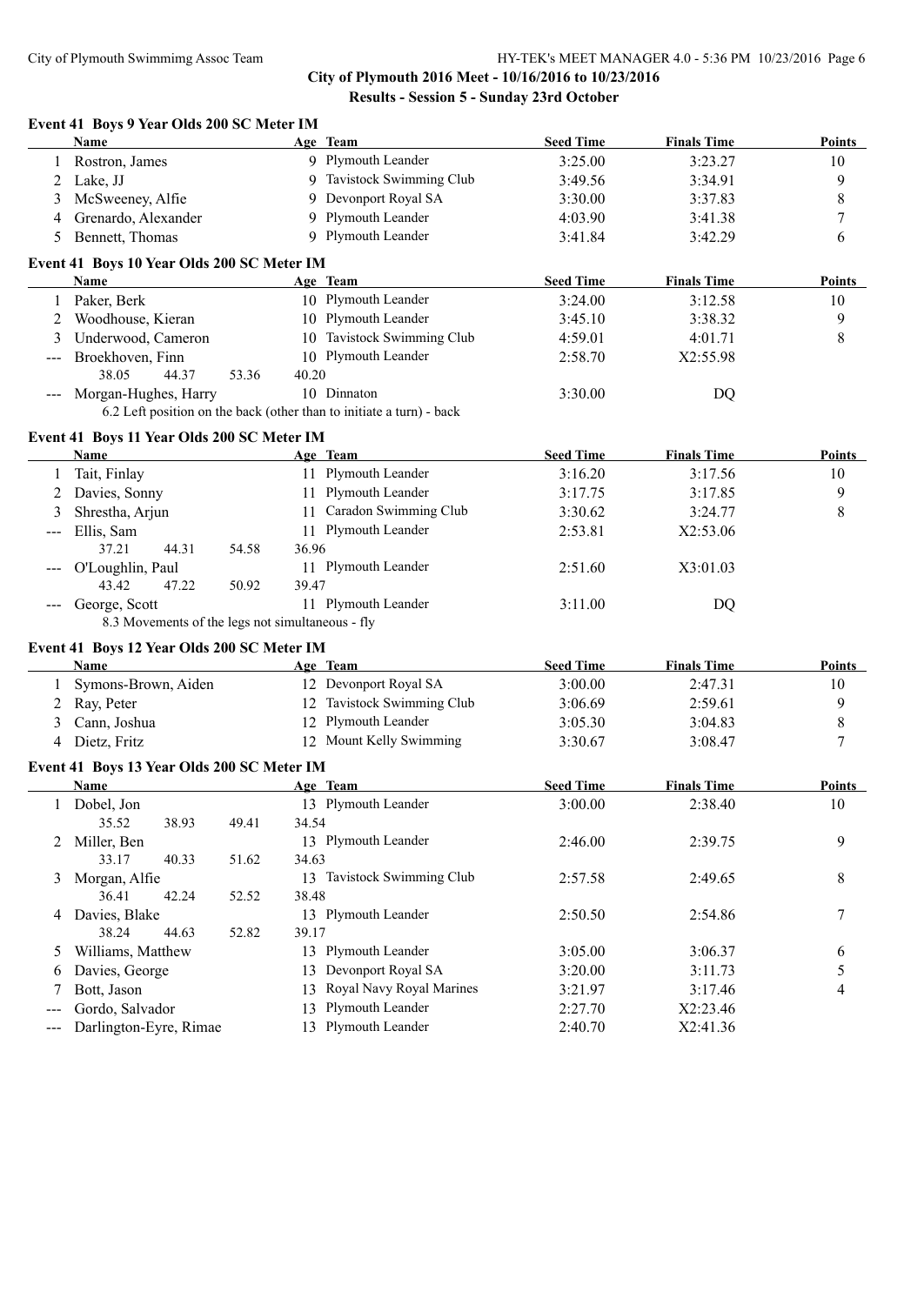# **City of Plymouth 2016 Meet - 10/16/2016 to 10/23/2016 Results - Session 5 - Sunday 23rd October**

|                     | Event 41 Boys 14 Year Olds 200 SC Meter IM         |       |                                                                                                               |                  |                    |               |
|---------------------|----------------------------------------------------|-------|---------------------------------------------------------------------------------------------------------------|------------------|--------------------|---------------|
|                     | Name                                               |       | Age Team                                                                                                      | <b>Seed Time</b> | <b>Finals Time</b> | Points        |
| 1                   | Suckling, Ben                                      |       | 14 Caradon Swimming Club                                                                                      | 2:35.19          | 2:34.32            | 10            |
| 2                   | Paker, Batuhan                                     |       | 14 Plymouth Leander                                                                                           | 2:37.94          | 2:34.47            | 9             |
| 3                   | Hall-Strange, Tom                                  |       | 14 Caradon Swimming Club                                                                                      | 3:01.73          | 2:59.70            | 8             |
|                     | Event 41 Boys 15 Year Olds 200 SC Meter IM         |       |                                                                                                               |                  |                    |               |
|                     | Name                                               |       | Age Team                                                                                                      | <b>Seed Time</b> | <b>Finals Time</b> | Points        |
|                     | 1 Osrin, Tommy                                     |       | 15 Plymouth Leander                                                                                           | 2:34.33          | 2:25.48            | 10            |
|                     | 2 Schmidt, Jacek                                   |       | 15 Plymouth Leander                                                                                           | 2:47.70          | 2:39.82            | 9             |
|                     | 35.08<br>40.10<br>49.10                            | 35.54 |                                                                                                               |                  |                    |               |
| 3                   | Cory, Jenson                                       |       | 15 Caradon Swimming Club                                                                                      | 2:42.21          | 2:44.46            | 8             |
| $---$               | Spencer, George                                    |       | 15 Plymouth Leander                                                                                           | 2:19.47          | X2:18.23           |               |
| $\qquad \qquad - -$ | Cuddihee, Michael                                  |       | 15 Dinnaton                                                                                                   | 2:23.60          | X2:23.76           |               |
|                     | Event 41 Boys 16 Year Olds 200 SC Meter IM         |       |                                                                                                               |                  |                    |               |
|                     | Name                                               |       | Age Team                                                                                                      | <b>Seed Time</b> | <b>Finals Time</b> | <b>Points</b> |
| $\mathbf{1}$        | Murphy, Jamie                                      |       | 16 Plymouth Leander                                                                                           | 2:26.90          | 2:23.02            | 10            |
| 2                   | Cusack, Ben                                        |       | 16 Kingsbridge Kingfishers SC                                                                                 | 2:29.10          | 2:29.46            | 9             |
| 3                   | Chan, Huggins                                      |       | 16 Plymouth Leander                                                                                           | 2:35.00          | 2:31.81            | 8             |
| 4                   | Roebuck, Adam                                      |       | 16 Caradon Swimming Club                                                                                      | 2:44.42          | 2:41.22            | 7             |
| ---                 | Cleal, Will                                        |       | 16 Plymouth Leander                                                                                           | 2:33.00          | DQ                 |               |
|                     |                                                    |       | 9.3 Finish of each stroke not in accordance with rules for the particular stroke - IM                         |                  |                    |               |
|                     | Event 41 Boys 17 & Over 200 SC Meter IM            |       |                                                                                                               |                  |                    |               |
|                     | <b>Name</b>                                        |       | Age Team                                                                                                      | <b>Seed Time</b> | <b>Finals Time</b> | <b>Points</b> |
|                     | 1 Morgan, George                                   |       | 17 Tavistock Swimming Club                                                                                    | 2:38.87          | 2:34.40            | 10            |
|                     | --- Lee, Christopher                               |       | 22 Plymouth Leander                                                                                           | 2:13.18          | X2:13.76           |               |
|                     | Event 42 Girls 9 Year Olds 200 SC Meter IM         |       |                                                                                                               |                  |                    |               |
|                     | Name                                               |       | Age Team                                                                                                      | <b>Seed Time</b> | <b>Finals Time</b> | Points        |
| 1                   | Tremayne, Holly                                    |       | 9 Plymouth Leander                                                                                            | 4:05.00          | 3:53.56            | 10            |
| 2                   | Braine, Verity                                     |       | 9 Plymouth Leander                                                                                            | 4:09.50          | 3:59.48            | 9             |
|                     | Kirkham, Gracie-Mae                                |       | 9 Caradon Swimming Club                                                                                       | NT               |                    |               |
| $---$               | 8.2 Arms not brought backward simultaneously - fly |       |                                                                                                               |                  | DQ                 |               |
|                     | Event 42 Girls 10 Year Olds 200 SC Meter IM        |       |                                                                                                               |                  |                    |               |
|                     | Name                                               |       | Age Team                                                                                                      | <b>Seed Time</b> | <b>Finals Time</b> | <b>Points</b> |
|                     | 1 Andrews, Millie                                  |       | 10 Plymouth Leander                                                                                           | 3:11.40          | 3:04.09            | 10            |
|                     | 2 Griffiths, Ruby                                  |       | 10 Plymouth Leander                                                                                           | 3:13.32          | 3:04.63            | 9             |
|                     | 3 Chapman, Alice                                   |       | 10 Dinnaton                                                                                                   | 3:13.90          | 3:08.06            | $\,8\,$       |
| 4                   | Powell, Erin                                       |       | 10 Plymouth Leander                                                                                           | 3:32.00          | 3:14.17            | 7             |
| 5                   | Wilson, Martha                                     | 10    | Plymouth Leander                                                                                              | 3:28.00          | 3:14.70            | 6             |
| 6                   | D'Cunha, Jasmine                                   | 10    | Dinnaton                                                                                                      | 3:19.39          | 3:17.24            | 5             |
| 7                   | Fraser, Scarlett                                   | 10    | Plymouth Leander                                                                                              | 3:29.60          | 3:23.22            | 4             |
| 8                   | Nicholls, Sarah                                    | 10    | Plymouth Leander                                                                                              | 3:59.99          | 3:27.45            | 3             |
|                     |                                                    |       | Dinnaton                                                                                                      |                  |                    |               |
| 9                   | Oman, Madison                                      | 10    |                                                                                                               | 3:30.34          | 3:28.82            | 2             |
| 10                  | Stentiford, Phoebe                                 | 10    | Devonport Royal SA                                                                                            | 3:30.02          | 3:28.91            | 1             |
| 11                  | King, Sophia                                       | 10    | Devonport Royal SA                                                                                            | 3:23.00          | 3:35.07            |               |
| 12                  | Chilton, Emma                                      | 10    | Devonport Royal SA                                                                                            | 3:43.49          | 3:36.61            |               |
| 13                  | Frith, Connie                                      | 10    | Caradon Swimming Club                                                                                         | 4:00.90          | 3:54.88            |               |
| 14                  | Priestley, Lily                                    | 10    | Caradon Swimming Club                                                                                         | NT               | 4:15.21            |               |
| $---$               | Mugleston, Kate                                    | 10    | Caradon Swimming Club<br>0.2 Einigh of each stroke not in eccordance with rules for the perticular stroke. IM | 3:35.82          | DQ                 |               |

9.3 Finish of each stroke not in accordance with rules for the particular stroke - IM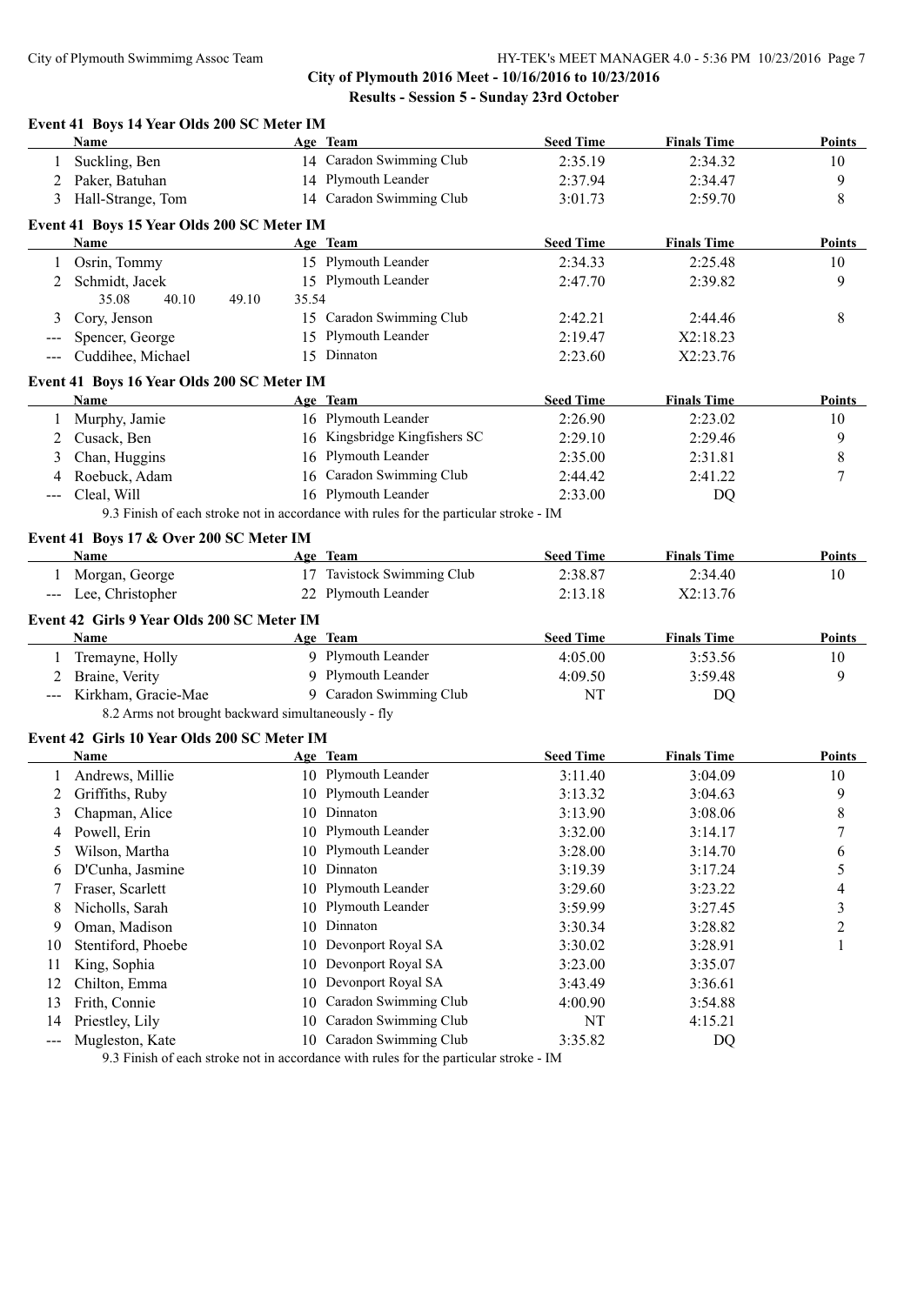# **City of Plymouth 2016 Meet - 10/16/2016 to 10/23/2016 Results - Session 5 - Sunday 23rd October**

#### **Event 42 Girls 11 Year Olds 200 SC Meter IM**

|    | Name                      |     | Age Team                | <b>Seed Time</b> | <b>Finals Time</b> | <b>Points</b> |
|----|---------------------------|-----|-------------------------|------------------|--------------------|---------------|
|    | Bryant, Izzy              |     | 11 Plymouth Leander     | 2:59.00          | 2:49.38            | 10            |
|    | Wright, Libby             |     | Plymouth Leander        | 2:57.90          | 2:55.45            | 9             |
| 3  | Crews, Tia                | 11  | Devonport Royal SA      | 3:13.63          | 2:55.75            | 8             |
| 4  | Baird, Bella              | 11  | Plymouth Leander        | 3:06.02          | 2:56.60            |               |
| 5. | Cragg, Eva                | 11  | Plymouth Leander        | 2:58.30          | 2:59.40            | 6             |
| 6  | Sheil, Isabel             | 11  | Mount Kelly Swimming    | 3:49.65          | 2:59.72            | 5             |
|    | Dolton, Katie             | 11  | Plymouth Leander        | 3:05.10          | 3:00.42            | 4             |
| 8  | Hutchinson, Niamh         | 11  | Plymouth Leander        | 3:06.92          | 3:01.70            | 3             |
| 9  | Tinney, Olivia            | 11. | Plymouth Leander        | 2:59.50          | 3:05.18            | 2             |
| 10 | Hess, Annabelle           |     | Mount Kelly Swimming    | 3:12.01          | 3:13.07            |               |
| 11 | Walker, Hannah            |     | Tavistock Swimming Club | 3:14.08          | 3:14.68            |               |
| 12 | Kennedy-Bruyneels, Amelia |     | Dinnaton                | 3:11.77          | 3:16.06            |               |
| 13 | Evans, Klara              |     | Plymouth Leander        | 3:08.52          | 3:16.71            |               |
| 14 | Roberts, Amy              |     | Tavistock Swimming Club | 3:23.39          | 3:23.43            |               |
| 15 | Abbott, Ceira             |     | Plymouth Leander        | 4:07.80          | 3:24.15            |               |
| 16 | Mitchell, Alice           |     | Plymouth Leander        | 3:49.30          | 3:28.10            |               |
| 17 | Louis, Amelia             |     | Devonport Royal SA      | 3:40.00          | 3:29.49            |               |
| 18 | Walker, Charlotte         |     | Tavistock Swimming Club | 3:41.82          | 3:33.88            |               |

#### **Event 42 Girls 12 Year Olds 200 SC Meter IM**

| Name                     |     |                       | <b>Seed Time</b>                                                   | <b>Finals Time</b> | <b>Points</b> |
|--------------------------|-----|-----------------------|--------------------------------------------------------------------|--------------------|---------------|
| Noel, Orianna            |     |                       | 2:49.63                                                            | 2:36.58            | 10            |
| Cutler, Katie            |     |                       | 2:48.50                                                            | 2:46.37            | 9             |
| Chapman, Emily           |     | Dinnaton              | 3:00.12                                                            | 2:46.49            | 8             |
| Morgan-Hughes, Emily     | 12  | Dinnaton              | 2:51.00                                                            | 2:46.55            |               |
| Davenport, Angel-Skye    | 12. | Plymouth Leander      | 2:52.07                                                            | 2:50.59            | 6             |
| Kuan, Candace            |     | Plymouth Leander      | 2:55.98                                                            | 3:01.18            | 5             |
| Dennis, Alexandra        | 12  | Mount Kelly Swimming  | 3:08.44                                                            | 3:02.68            | 4             |
| Massy, Willow            | 12. | Caradon Swimming Club | 2:58.42                                                            | 3:03.02            | 3             |
| Thorp, Lily              | 12  | Caradon Swimming Club | 3:03.70                                                            | 3:03.77            | 2             |
| Tilney, Charlotte        | 12. | Mount Kelly Swimming  | 3:18.69                                                            | 3:16.11            |               |
| Paltanaviciute, Karolina | 12. | Plymouth Leander      | 3:17.10                                                            | 3:17.18            |               |
| Hocking, Lauren          | 12. | Caradon Swimming Club | 3:31.23                                                            | 3:17.93            |               |
| Plumb, Millie            | 12. | Dinnaton              | 3:29.67                                                            | 3:21.21            |               |
| Penna, Olivia            | 12  | Mount Kelly Swimming  | NT                                                                 | 3:24.29            |               |
| Swart, Myah              | 12. | Caradon Swimming Club | NT                                                                 | 3:29.18            |               |
| Nichol-Garcia, Isabel    |     | Mount Kelly Swimming  | 3:52.77                                                            | DQ                 |               |
|                          |     |                       | Age Team<br>12 Plymouth Leander<br>12 Plymouth Leander<br>12<br>12 |                    |               |

9.3 Finish of each stroke not in accordance with rules for the particular stroke - IM

# **Event 42 Girls 13 Year Olds 200 SC Meter IM**

| Name                | Age Team                      | <b>Seed Time</b> | <b>Finals Time</b> | <b>Points</b> |
|---------------------|-------------------------------|------------------|--------------------|---------------|
| Cragg, Megan        | 13 Plymouth Leander           | 2:46.80          | 2:44.29            | 10            |
| 2 D'Cunha, Ella     | 13 Dinnaton                   | 2:56.86          | 2:56.05            | 9             |
| 3 Page, Amelia      | 13 Plymouth Leander           | 2:58.01          | 2:59.76            |               |
| 4 Cusack, Charlotte | 13 Kingsbridge Kingfishers SC | 3:06.54          | 3:00.26            |               |
| 5 Ellicott, Morgan  | 13 Plymouth Leander           | 2:54.49          | 3:03.38            | 6             |
| 6 Godfrey, Olivia   | 13 Mount Kelly Swimming       | 3:22.54          | 3:09.98            |               |
| Rainford, Kate      | 13 Devonport Royal SA         | 3:15.03          | 3:16.75            |               |
| Osrin, Honey        | 13 Plymouth Leander           | 2:27.14          | X2:29.95           |               |